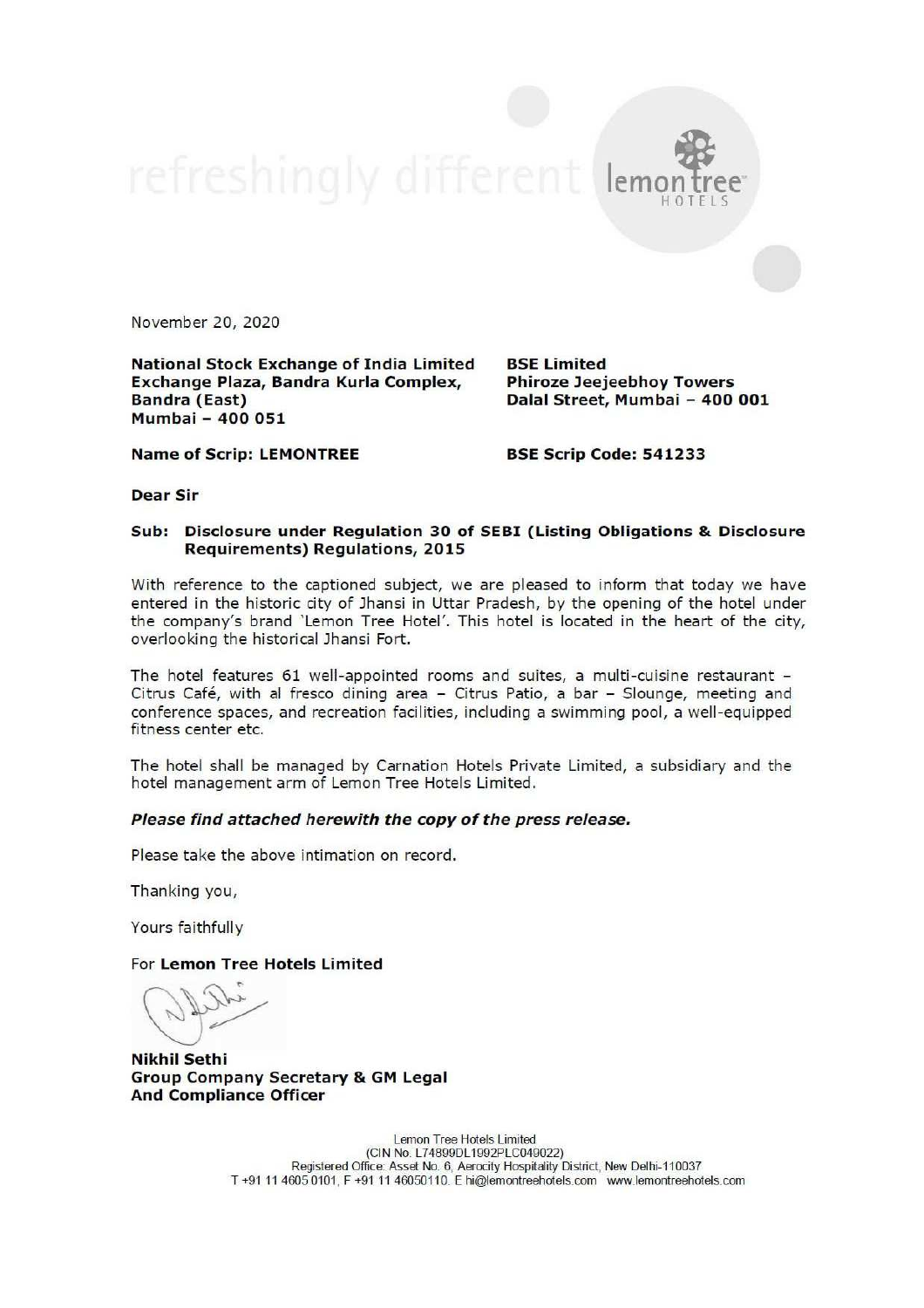# Lemon Tree Hotels Ltd. debuts in Jhansi with Lemon Tree Hotel, Jhansi

The hotel features 61 well-appointed rooms and suites, delicious dining and refreshing recreation options, and the alluring views of the historical Jhansi Fort

November 20<sup>th</sup>, 2020: Lemon Tree Hotels Limited, through its management subsidiary Carnation Hotels Pvt. Ltd., announced the opening of the 61 key hotel-Lemon Tree Hotel, Jhansi. This marks the entrance of the brand in this historic city of Uttar Pradesh. The city, which lies on the banks of the Pahuj River, in southern Uttar Pradesh, is a symbol of bravery, courage and self-respect.

Located in the heart of the city, overlooking the historical Jhansi Fort, Lemon Tree Hotel, Jhansi, is an aesthetically designed hotel easily accessible from the railway station.

The hotel features 61 well-appointed rooms and suites, which combine understated elegance with modern amenities and facilities. The innovative interiors and the inspiring artwork of this hotel make for a setting that is refreshing, contemporary and stylish, while still reflecting a touch of the city's heritage in the artefacts.

Complementing the stay are a multi-cuisine coffee shop - Citrus Café\*, with an alfresco dining area - Citrus Patio\*, and a hip recreation bar - Slounge\*. There is also a business center\*, and banqueting\* and conferencing\* facilities to meet discerning guests' business needs. Recreational facilities at the hotel include a rejuvenating spa - Fresco\*, a well-equipped fitness center\* and a refreshing swimming pool\* and deck where guests can easily spend a few languid hours for utmost relaxation.

Lemon Tree Hotel, Jhansi is a refreshing option for both business and leisure travelers, as well as city dwellers with a host of facilities, amenities and hospitable service.

The closest airport is Gwalior Airport at an approximate distance of 112 kms and the closest railway station is Jhansi Railway Station at a distance of 1.5 kms. The hotel offers easy access to major attractions such as Jhansi Fort, Rani Mahal, Jhansi Museum, Parichha Dam and the Barua Sagar Fort. It is also well connected by road and railways to key tourist destinations in Uttar Pradesh and Madhya Pradesh, making it a perfect long weekend road trip destination.

Envelop your mind, body and soul in the royal land of kings and queens, and enjoy the vibe of this ancient city!

\*Due to the ongoing COVID 19 circumstances, certain services and facilities will be limited or unavailable, in keeping with our house rules and the prevailing government regulations